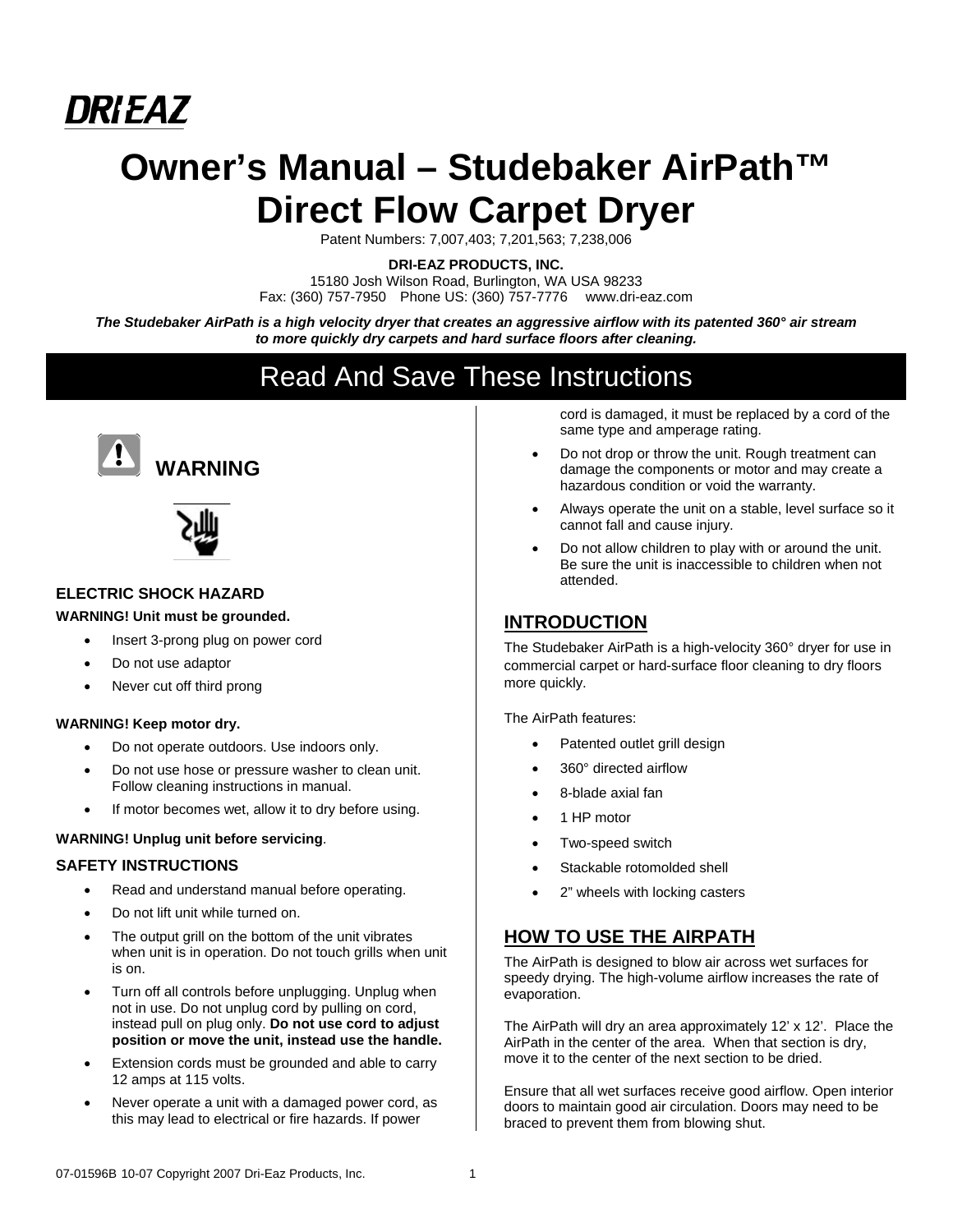## **PARTS IDENTIFICATION** (Shown, below)



#### **AirPath TOP VIEW**



**AirPath UNDERSIDE VIEW**

## **OPERATING INSTRUCTIONS**

#### **Setting Up**

- 1. Wheel casters are in a separate bag. Flip unit over so the bottom faces up. Take casters out of bag and screw casters (with flat washer then lock washer and then caster) into the leg openings on the bottom of the housing.
- 2. Keep the air inlet and outlet grills clean and free of debris. With the unit unplugged and turned off, look inside the fan for any debris that has fallen in the fan chamber; carefully dislodge debris if present.
- 3. Unwrap the cord and plug the unit into a standard 115v outlet. **Caution!** Be sure the unit is turned off before plugging in.

#### Getting Started

- 1. To dry carpet, position the AirPath in the center of a 12 ft. x 12 ft. section to be dried.
- 2. Set the switch at the desired speed. Setting I is for low speed and setting II is for high speed. Allow 15-20 minutes of drying time per section. If the room is larger than 12 ft. x 12 ft. then move the unit to the center of the next 12 ft. x 12 ft. section of room for drying (see Drying Tips for instructions).
- 3. Check for proper operation before leaving the unit unattended. Do not move or carry the AirPath when it is running. **CAUTION!** Do not lift the AirPath while the unit is turned on, as it could result in injury.

#### Drying Tips

- 1. After drying first 12 ft. x 12 ft. section turn off the unit.
- 2. Unplug unit if the cord does not reach length of next placement.
- 3. Pick up or roll the unit using the handle and move it to the center of the next area (12 ft. x 12 ft. area) of carpet for drying. *NOTICE!* Do not use the electrical cord to move or position the unit. Turn the unit to the desired speed (Low – I or High – II).

#### Transporting and Storing

- 1. Use the handle to load or carry the unit.
- 2. When transporting in a vehicle, secure the unit and strap it into place to prevent sliding and possible injury to the unit and vehicle occupants. *NOTICE!* Store securely to avoid any damaging impact to the motor, blades, and other internal parts.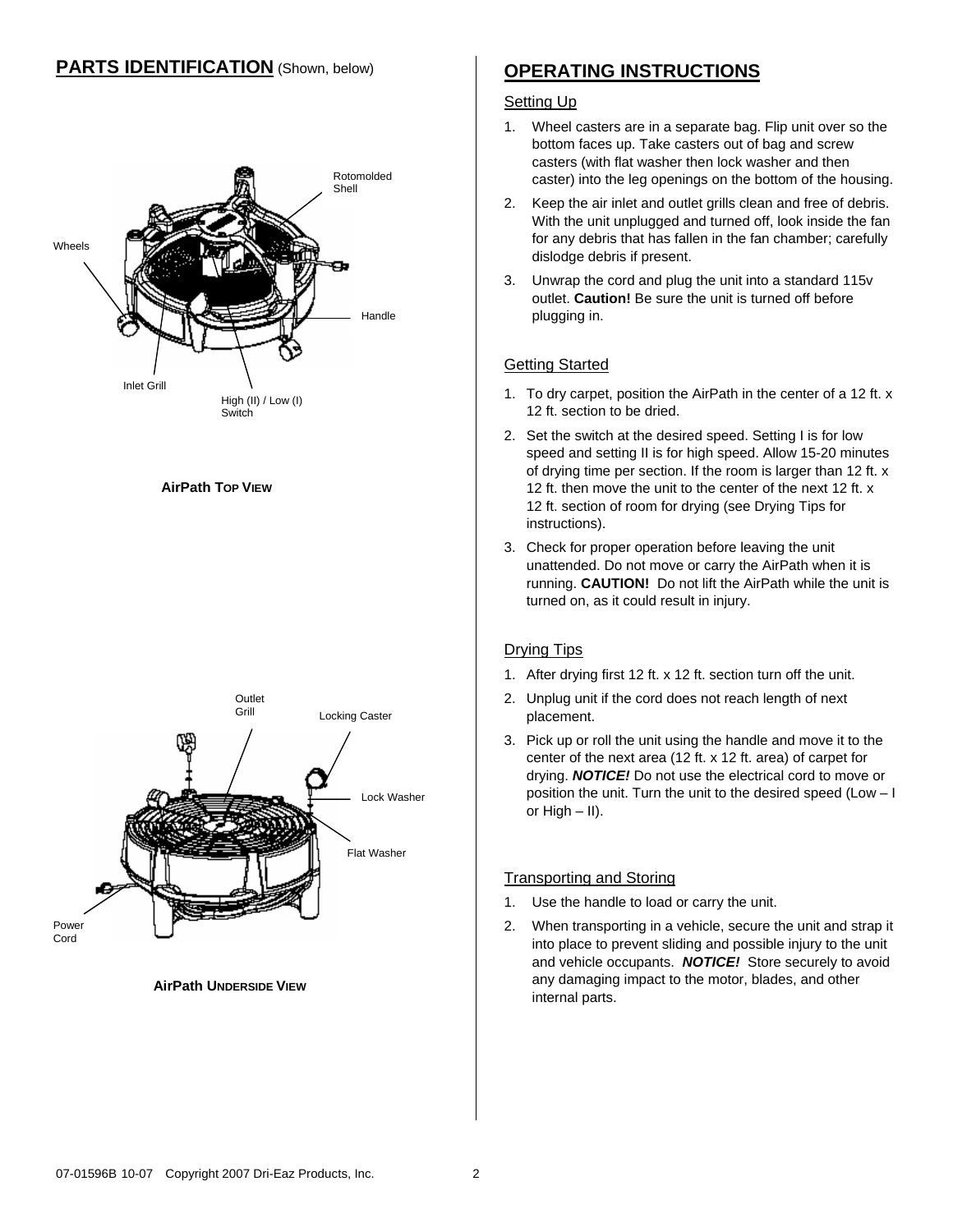## **ELECTRICAL CONNECTIONS**

This unit is designed to operate on a 115V/60 Hz electrical connection. Make sure that the electrical outlet is grounded and that all safety precautions (outlined on page 1 of this manual) are taken.

## **MAINTENANCE**

Always turn off the power and unplug the unit before performing maintenance procedures. **WARNING! Turn off and unplug unit before servicing or clearing obstructions.**

#### **Weekly Maintenance**

Keep Unit Clean: Keep outlet air vents clear of lint/dust debris by vacuuming out as needed.

#### **Monthly Maintenance**

Clean Components:

- Using a Phillips #2 screwdriver, unscrew the four screws connecting the bottom grill and the wire support grill behind it. Carefully lift off bottom grill. **CAUTION!** Watch for pinch points when handling grill; careless handling could result in injury.
- Next, inspect blades for dirt, dust and debris. If dirty, wipe down the blades with a damp cloth.
- Use a vacuum or a damp cloth to remove lint and dust from motor and grill covers. **WARNING!** Do not allow water into the motor. A buildup of lint and dust will reduce the airflow and may cause the motor to overheat and become a fire hazard.

**Inspect Motor:** Look for debris or damage to motor. Call an Authorized Service Center, or the Dri-Eaz Service Department for help at 888-867-3235 or (360) 757-7776.

Do Not Wet Motor: To prevent damage to motor, do not use a hose or pressure washer to clean the unit. If motor becomes wet, let motor dry before using again. **WARNING! Keep motor dry, a wet motor could result in personal injury.**

**Exterior Inspection:** Evaluate exterior components and make sure they are properly installed. If you hear any abnormal sounds when running the unit, call an Authorized Service Center or the Dri-Eaz Service Department at 888-867-3235 for information on parts or repairs.

#### **SPECIFICATIONS**

| Model                 | F377                                      |
|-----------------------|-------------------------------------------|
| Weight                | 38 lbs (17.3 kg)                          |
| Dimensions<br>(DxWxH) | 14.7" x 25.4" x 26" (37.3 x 64.5 x 66 cm) |
| Amp Draw              | 7.5 amps                                  |
| Speed                 | 2 speed switch                            |
| Power                 | 746 W (1.0 HP)                            |
| Cord Length           | 25 ft. (7.62 m)                           |
| Fan                   | 8 Blades                                  |
| Construction          | Rotomolded shell                          |
| Wheels                | Plastic                                   |
| Safety                | ETL approved to UL standards              |

Specifications are subject to change without notice.

Some values may be approximate.

**FOR PARTS AND SERVICE CALL YOUR LOCAL DISTRIBUTOR, or the Dri-Eaz Service Department at 888-867-3235 or (360) 757-7776**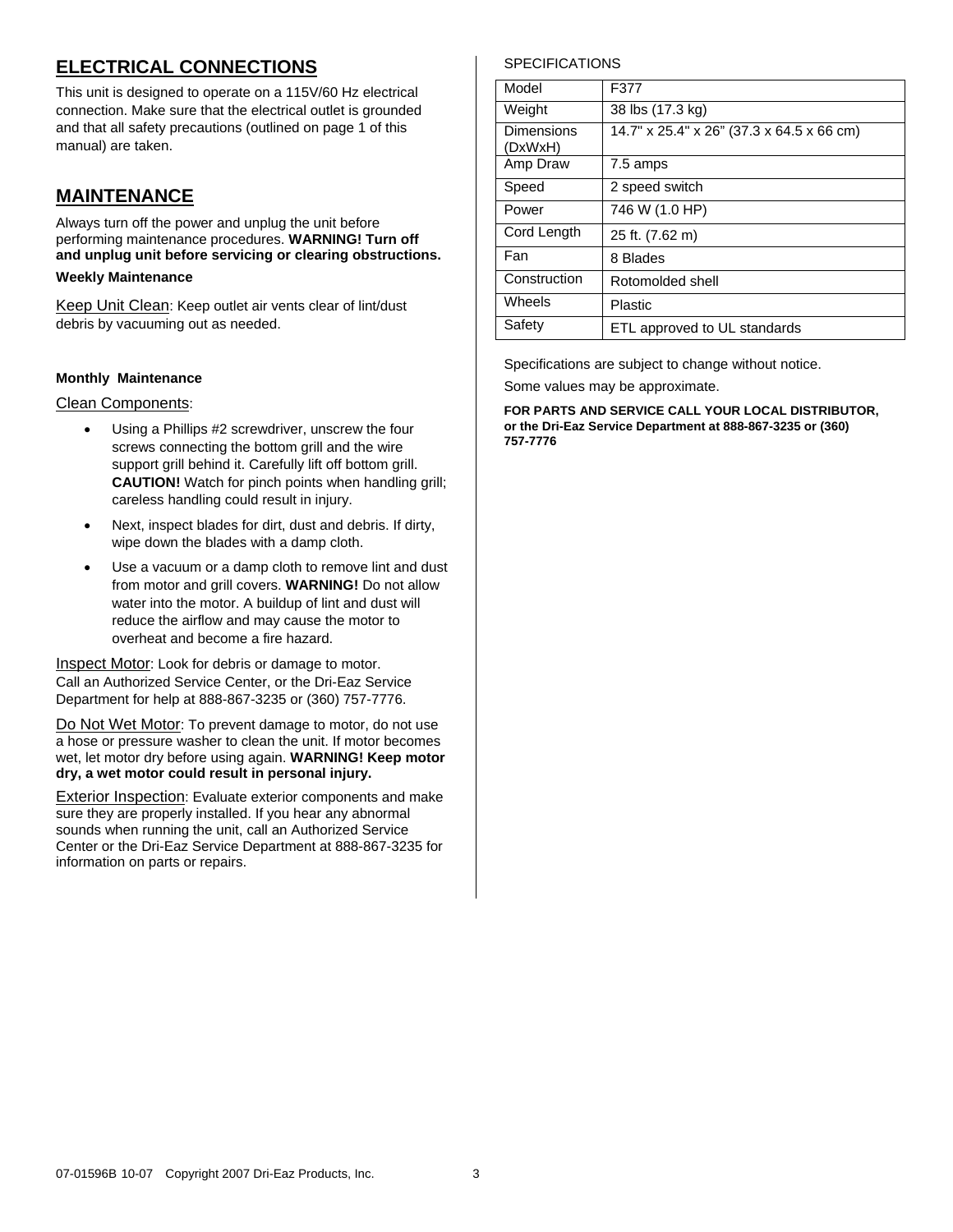# *DRIEAZ* **Manual del propietario – Studebaker AirPath™ Secadora para alfombras de flujo directo**

Patent Numbers: 7,007,403; 7,201,563; 7,238,006

**DRI-EAZ PRODUCTS, INC.** 

15180 Josh Wilson Road, Burlington, WA USA 98233 Fax: (360) 757-7950 Teléfono en EE.UU.: (360) 757-7776 www.dri-eaz.com

*Studebaker AirPath es una secadora de alta velocidad que crea un flujo de aire agresivo gracias al chorro de aire patentado de 360° para secar alfombras y superficies duras más rápidamente después de su limpieza.* 

## Lea y guarde estas instrucciones





#### **PELIGRO DE DESCARGA ELÉCTRICA**

#### **¡ADVERTENCIA! La unidad debe estar conectada a tierra.**

- Inserte el enchufe de 3 clavijas del cable de alimentación
- No use un adaptador
- No corte nunca la tercera clavija

#### **¡ADVERTENCIA! Mantenga seco el motor.**

- No lo opere en el exterior. Para uso interior solamente.
- No use una manguera ni un compresor de agua para limpiar la unidad. Siga las instrucciones de limpieza de este manual.
- Si el motor se moja, deje que se seque antes de su uso.

#### **¡ADVERTENCIA! Desenchufe la unidad antes de realizar el mantenimiento**.

#### **INSTRUCCIONES DE SEGURIDAD**

- Lea y comprenda el manual antes de operar.
- No eleve la unidad mientras está encendida.
- La rejilla de salida en la parte inferior de la unidad vibra cuando la unidad está funcionando. No toque las rejillas mientras la unidad está encendida.
- Apague todos los controles antes de desenchufar. Desenchufe la unidad cuando no esté usándola. No desenchufe el cable tirando de él, en su lugar, sólo tire del enchufe. **No use el cable para ajustar la**

**posición o mover la unidad, en su lugar use el mango.**

- Los cables de extensión deben llevar tierra y tener capacidad para 12 amperios a 115 voltios.
- No opere una unidad si el cable de alimentación está dañado, ya que esto pudiera ocasionar peligros eléctricos o un incendio. Si el cable de alimentación está dañado, debe reemplazarse por un cable del mismo tipo y con el mismo nominal de amperios.
- No deje caer ni tire la unidad. La manipulación brusca de la unidad puede dañar los componentes o el motor y pudiera dar lugar a una situación de peligro o invalidar la garantía.
- Opere siempre la unidad en una superficie estable y nivelada de forma que no pueda caerse ni ocasionar lesiones.
- No permita que los niños jueguen con la unidad o alrededor de ella. Asegúrese de que los niños no tengan acceso a la unidad cuando esté funcionando sin su atención personal.

## **INTRODUCCIÓN**

La unidad Studebaker AirPath es una secadora de 360° de alta velocidad para agilizar el secado de alfombras comerciales o suelos duros después de su limpieza.

El AirPath incluye:

- Diseño patentado de rejilla de salida
- Flujo de aire dirigido de 360°
- Ventilador axial de 8 paletas
- Motor de 1 CV
- Interruptor de dos velocidades
- Carcasa apilable rotomoldeada
- Ruedas pivotantes bloqueadas de 2 pulgadas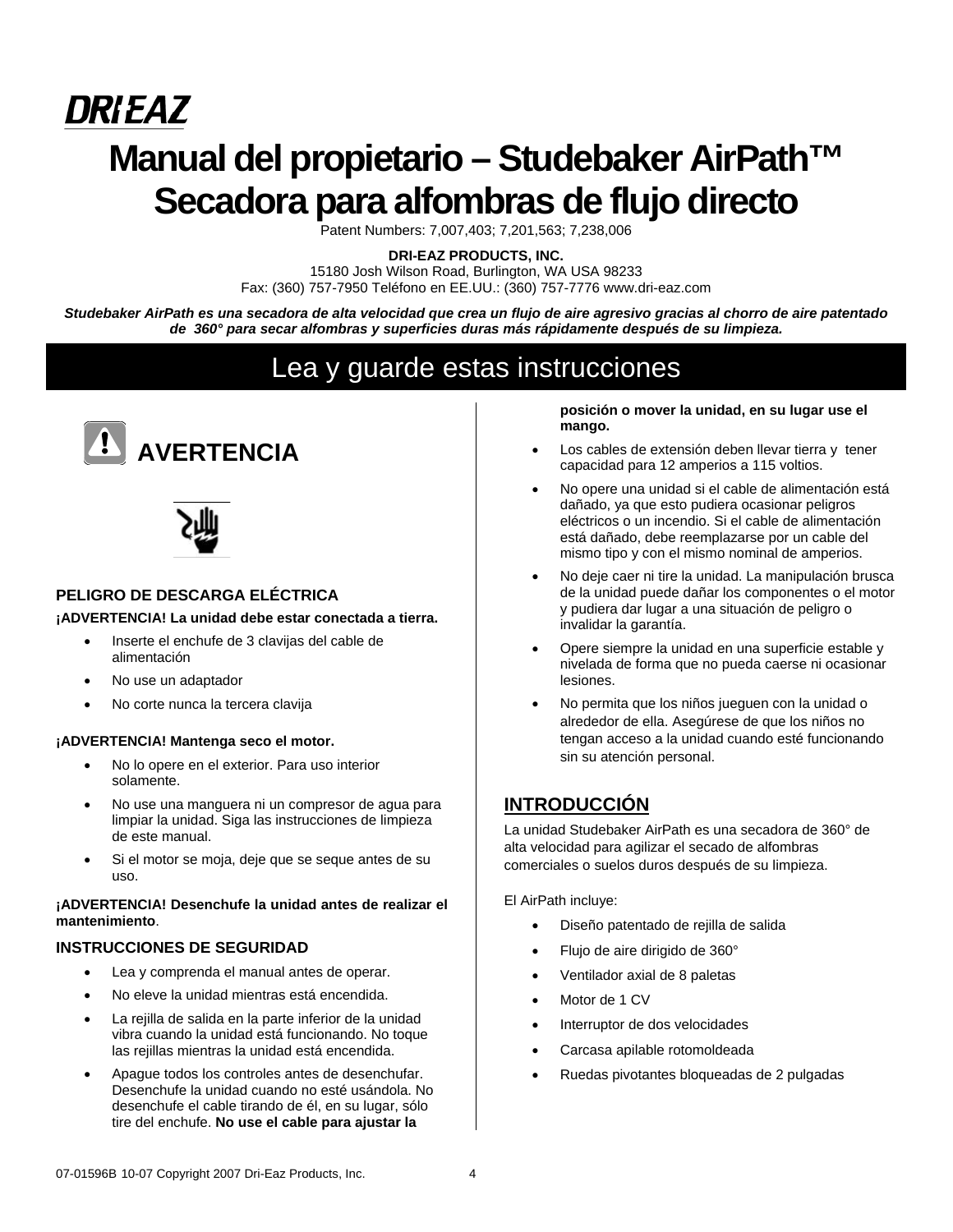## **INSTRUCCIONES DE USO DEL AIRPATH**

El AirPath ha sido diseñado para soplar aire sobre superficies mojadas para agilizar el secado. El flujo de aire de alto volumen incrementa la frecuencia de evaporación.

El AirPath secará un área de aproximadamente 12 x 12 pies (3,6 m x 3,6 m). Coloque el AirPath en el centro del área. Cuando esa sección esté seca, mueva la unidad al centro de la siguiente sección que desee secar.

Asegúrese de que todas las superficies mojadas reciban un flujo de aire bueno. Abra las puertas interiores para mantener una buena circulación de aire. Es posible que las puertas necesiten sujetarse para evitar que se cierren.

### **IDENTIFICACIÓN DE PIEZAS** (se muestran a

continuación)







#### **VISTA INFERIOR DEL AirPath**

## **INSTRUCCIONES DE USO**

#### Instalación

- 1. Los echadores de la rueda están en un bolso separado. Mueva de un tirón el excedente de la unidad tan las caras inferiores para arriba. Tome los echadores de los echadores del bolso y del tornillo (con la arandela y entonces el echador planos de cerradura de la arandela entonces) en las aberturas de la pierna en el fondo de la cubierta.
- 2. Mantenga las rejillas de entrada y salida de aire limpias y libres de fragmentos. Con la unidad desenchufada y apagada, compruebe que el interior del ventilador no tenga ningún fragmento que haya podido depositarse en la cámara del ventilador; con cuidado retire todos los fragmentos, de haberlos.
- 3. Desenrolle el cable de alimentación y enchufe la unidad en un tomacorrientes normal de 115 v. **¡Precaución!** Asegúrese de que la unidad está apagada antes de enchufarla.

#### Cómo empezar

- 1. Para secar alfombras, coloque el AirPath en el centro de una sección de 12 x 12 pies (3, 6 m x 3,6 m) a secarse.
- 2. Coloque el interruptor a la velocidad deseada. El ajuste I es para velocidad baja y el ajuste II es para velocidad alta. Deje 15 a 20 minutos de tiempo de secado por sección. Si la habitación es más grande que 12. x 12 pies mueva la unidad al centro de la siguiente sección de la habitación de 12 x 12 pies a secarse (véanse Consejos de secado para las instrucciones).
- 3. Antes de dejar la unidad desatendida compruebe que esté funcionando correctamente. No mueva ni transporte el AirPath cuando está funcionando. **¡PRECAUCIÓN!** No levante el AirPath mientras la unidad está encendida, esto pudiera dar como resultado lesiones personales.

#### Consejos de secado

- 1. Después de secar la primera sección de 12 x 12 pies (3, 6 m x 3,6 m), apague la unidad.
- 2. Desenchufe la unidad si el cable no tiene el largo necesario para colocar la unidad en la siguiente sección.
- 3. Levante o mueva la unidad utilizando el mango y muévala al centro de la siguiente sección (12 x 12 pies) de alfombra que desee secar. *¡AVISO!* No utilice el cable de alimentación para mover o situar la unidad en posición.
- 4. Coloque el interruptor a la velocidad deseada (Baja I o  $Alta - II$ ).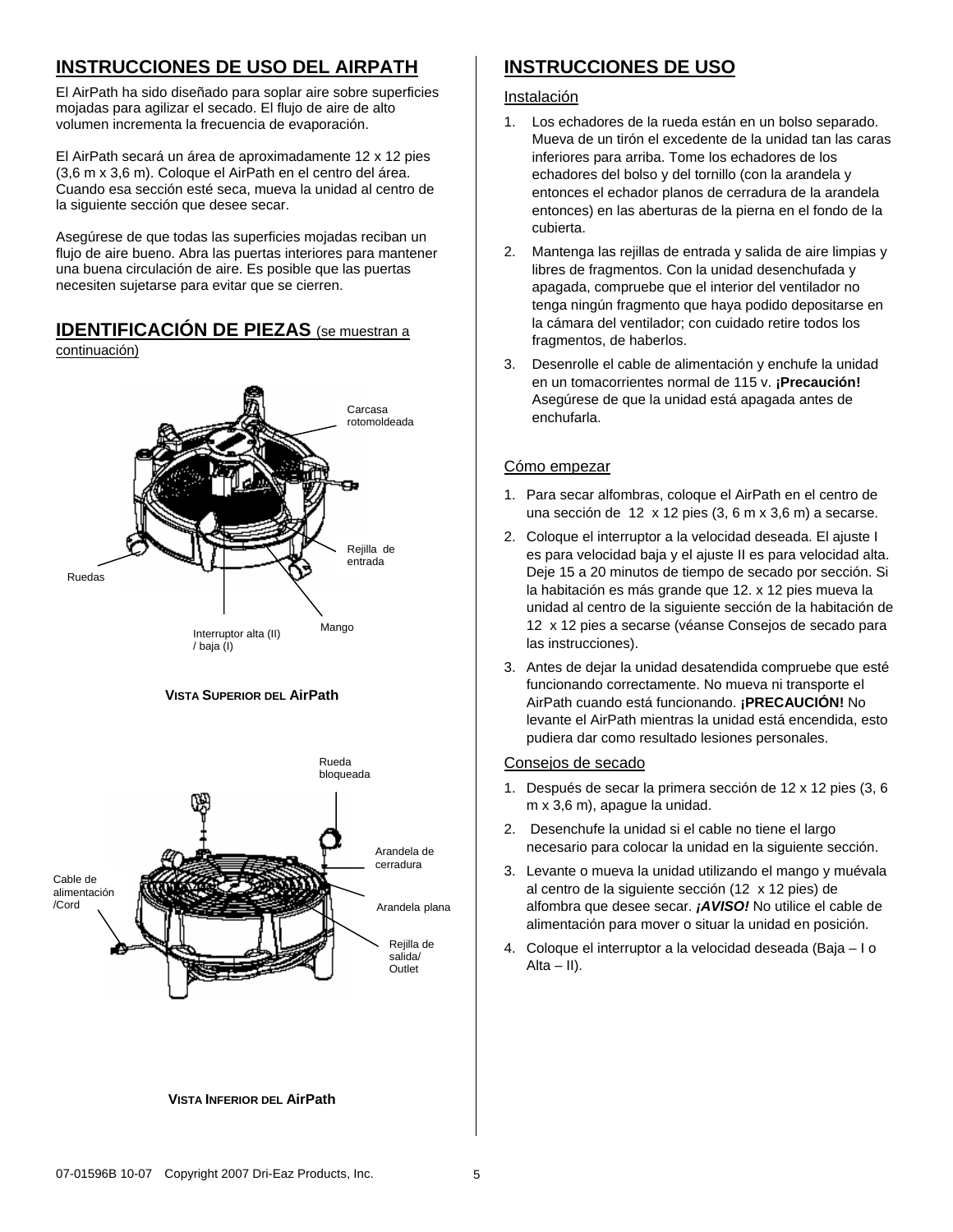#### Transporte y almacenamiento

- 1. Utilice el mango para cargar o transportar la unidad.
- 2. Cuando transporte la unidad en un vehículo, átela con una correa para evitar que pueda moverse durante el transporte y evitar ocasionar daños a la unidad y a los ocupantes del vehículo. *¡AVISO!* Almacénela de forma segura para evitar impactos al motor, paletas y otros componentes internos.

## **CONEXIONES ELÉCTRICAS**

La unidad está diseñada para funcionar con una conexión eléctrica de 115 V/60 Hz. Asegúrese de que el tomacorriente esté conectado a tierra y de que se tomen todas las precauciones de seguridad (se describen en la página 1 de este manual).

## **MANTENIMIENTO**

Desconecte siempre el suministro eléctrico antes de llevar a cabo cualquier procedimiento de mantenimiento. **¡ADVERTENCIA! Apague y desenchufe la unidad antes de llevar cabo cualquier procedimiento de mantenimiento, limpieza o retirar obstrucciones.**

#### **Mantenimiento semanal**

Mantener la unidad limpia: Mantenga las salidas de aire limpias y libres de pelusas/fragmentos, aspirándolas según sea necesario.

#### **Mantenimiento mensual**

#### Limpiar los componentes:

- Utilizando un destornillador Phillips no.2, destornille los cuatro tornillos que conectan la rejilla inferior y la rejilla de alambre de soporte detrás de ella. Con cuidado retire la rejilla inferior. **¡PRECAUCIÓN!**  Cuando manipula la rejilla compruebe que no haya puntas; la manipulación poco cuidadosa pudiera dar como resultado lesiones.
- A continuación, inspeccione las paletas comprobando que no estén sucias. Si están sucias, límpielas con un paño húmedo.
- Utilice un aspirador o un paño húmedo para limpiar las pelusas y el polvo del motor y de las cubiertas de la rejilla. **¡ADVERTENCIA!** No deje que el agua se introduzca en el motor. La acumulación de pelusas o polvo reducirá el flujo de aire y pudiera hacer que el motor se sobrecaliente lo que pudiera dar lugar a que el motor se incendie.

Inspeccionar el motor: Compruebe que el motor no contenga fragmentos ni esté dañado.

Llame a un Centro de Servicio Autorizado o al Departamento de Servicio Técnico de Dri-Eaz, al 888-867-3235 ó (360) 757- 7776.

No mojar el motor: Para evitar que el motor se dañe, no use una manguera ni un compresor de agua para limpiar la unidad. Si el motor se moja, deje que se seque antes de volver a usar la unidad. **¡ADVERTENCIA! Mantenga el motor seco, un** 

#### **motor mojado pudiera dar como resultado lesiones personales.**

Inspección exterior: Evalúe los componentes exteriores y asegúrese de que están instalados correctamente. Si escucha algún sonido anormal cuando opere la unidad, Llame a un Centro de Servicio Autorizado o al Departamento de Servicio Técnico de Dri-Eaz, al 888-867-3235 para más información sobre piezas y reparaciones.

### ESPECIFICACIONES

| Modelo               | F377                                         |
|----------------------|----------------------------------------------|
| Peso                 | 38 libras (17,3 kg)                          |
| Dimensiones(AlxPxAn) | 14,7" x 25,4" x 26" (37,3 x 64,5 x<br>66 cm) |
| Consumo de amperios  | 7,5 amperios                                 |
| Velocidad            | Interruptor de 2 velocidades                 |
| Potencia             | 746 W (1,0 CV)                               |
| Largo del cable      | 25 pies (7,62 m)                             |
| Ventilador           | 8 Aletas                                     |
| Fabricación          | Carcasa rotomoldeada                         |
| Ruedas               | Plástico                                     |
| Seguridad            | ETL aprobado a los estándares de<br>la UL    |

Las especificaciones están sujetas a cambio sin previo aviso.

Algunos valores pueden ser aproximados.

#### **PARA OBTENER PIEZAS Y SERVICIO TÉCNICO, LLAME A SU DISTRIBUIDOR LOCAL**

**o al Departamento de Servicio Técnico de Dri-Eaz, al 888-867-3235 ó (360) 757-7776.**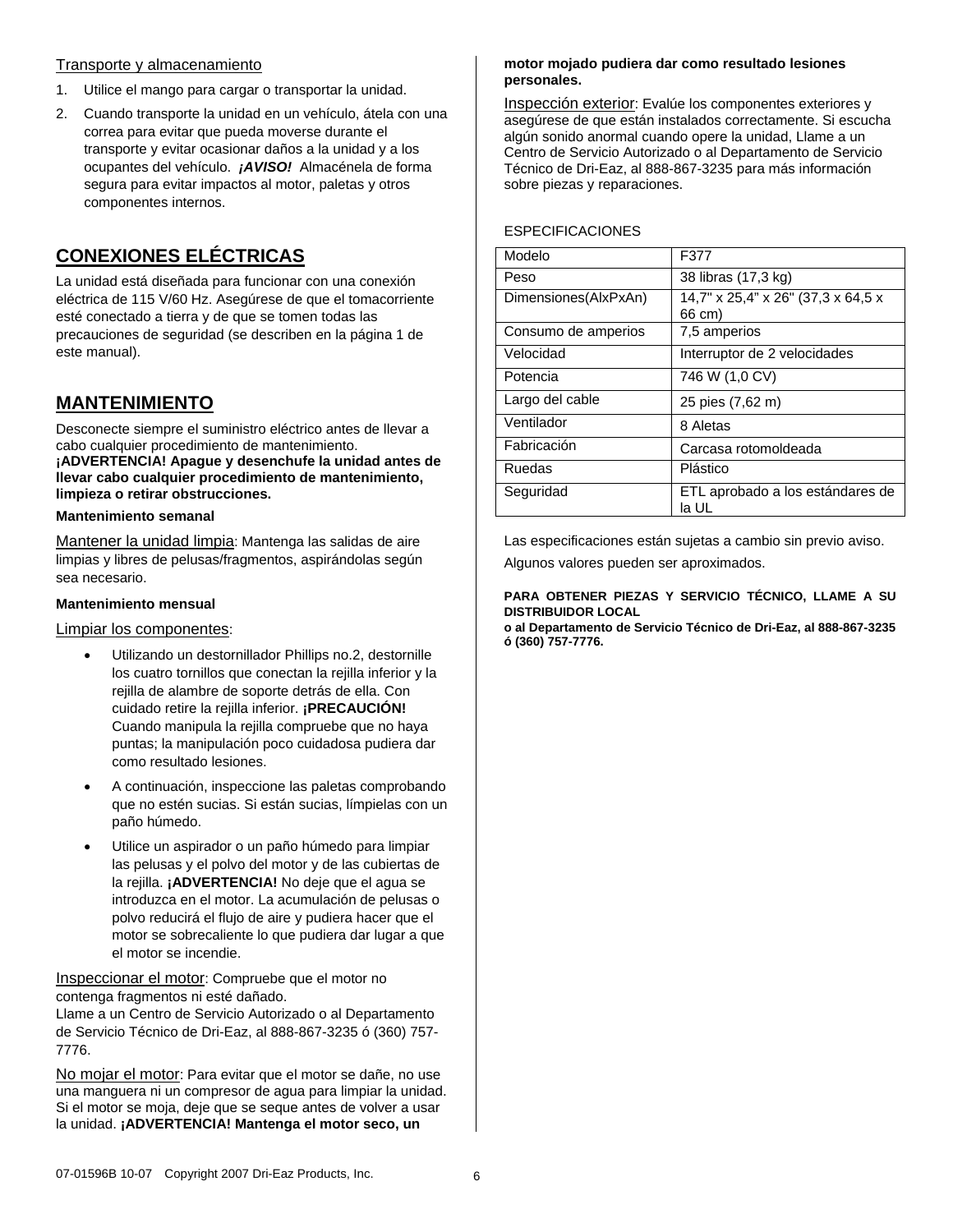# **DRIEAZ Manuel du propriétaire – Studebaker AirPath™ Séchoir pour moquettes à flux direct**

Patent Numbers: 7,007,403; 7,201,563; 7,238,006

**DRI-EAZ PRODUCTS, INC.** 

15180 Josh Wilson Road, Burlington, WA USA 98233 Fax: (360) 757-7950 Téléphone US: (360) 757-7776 www.dri-eaz.com

*Le Studebaker AirPath est un séchoir grande vitesse qui crée une circulation d'air agressive grâce son courant d'air à 360° breveté pour sécher plus rapidement les moquettes et sols durs après le nettoyage.* 

## Veuillez lire et conserver ce mode d'emploi





#### **DANGER DE DECHARGE ELECTRIQUE**

#### **ATTENTION! L'appareil doit être mis à la terre.**

- Poser la fiche tripolaire sur le cordon d'alimentation.
- Ne pas utiliser d'adaptateur
- Ne jamais couper la troisième broche

#### **ATTENTION! Le moteur doit toujours être sec.**

- Ne pas utiliser l'appareil dehors. Utiliser en intérieur uniquement.
- Ne pas utiliser de tuyau d'arrosage ni de laveuse à pression pour nettoyer l'appareil. Suivre les consignes de nettoyage données dans le manuel.
- Si le moteur est mouillé, le laisser sécher avant l'emploi.

#### **ATTENTION! Débrancher l'appareil avant toute réparation**.

#### **DIRECTIVES DE SECURITE**

- Lire et comprendre le manuel avant d'utiliser l'appareil.
- Ne pas soulever l'appareil lorsqu'il est en marche.
- La grille de sortie à la base de l'appareil vibre lorsque ce dernier est en marche. Ne pas toucher les grilles pendant que l'appareil est en marche.
- Désactiver toutes les commandes avant de débrancher. Débrancher l'appareil lorsqu'il n'est pas utilisé. Ne pas débrancher en tirant sur le cordon, mais en tirant sur la prise. **Ne pas utiliser le cordon pour ajuster la position ou déplacer l'appareil. Utiliser la poignée**.
- Les rallonges électriques doivent être mises à la terre et prendre en charge 12 ampères à 115 volts.
- Ne jamais utiliser l'appareil avec un cordon d'alimentation endommagé. Cela présenterait un risque de décharge électrique ou d'incendie. Si le cordon d'alimentation est endommagé, il doit être remplacé par un cordon du même type et de la même intensité de courant.
- Ne pas lâcher ni lancer l'appareil. Les mauvais traitements peuvent endommager les composantes ou le moteur, créer des conditions dangereuses et invalider la garantie.
- Toujours utiliser l'appareil sur une surface stable et plane afin qu'il ne puisse pas tomber et blesser quelqu'un.
- Ne pas permettre aux enfants de jouer avec ou autour de l'appareil. Toujours tenir l'appareil hors de portée des enfants en l'absence de supervision.

## **INTRODUCTION**

Le Studebaker AirPath est un séchoir haute vitesse 360° conçu pour sécher plus rapidement les sols commerciaux (moquettes ou revêtements durs) après le nettoyage.

Caractéristiques de l'AirPath:

- Grille de sortie brevetée
- Circulation d'air dirigée sur 360°
- Ventilateur hélicoïde à 8 pales
- Moteur 1 ch.
- Sélecteur 2 vitesses
- Coque rotomoulée superposable
- Roulettes de 5cm équipées de dispositifs de blocage

## **COMMENT UTILISER L'AIRPATH**

L'AirPath est conçu pour souffler de l'air sur les surfaces mouillées afin de les sécher rapidement. La circulation d'air en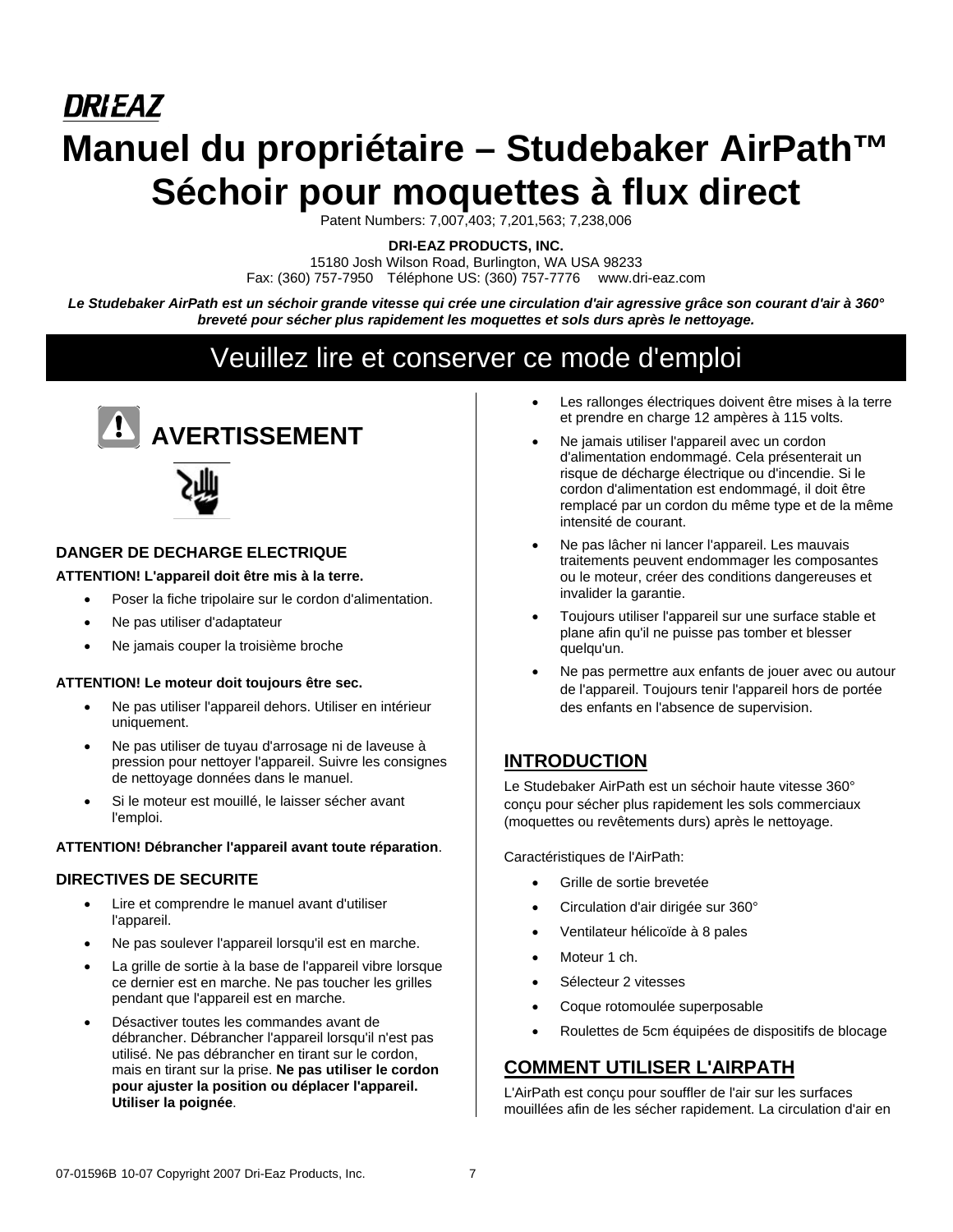grand volume augmente la vitesse d'évaporation. L'AirPath peut sécher une surface d'environ 3,6 m x 3,6 m. Placez l'AirPath au centre de la surface. Lorsque cette section est sèche, placez-le au centre de la section suivante à sécher.

Assurez-vous que toutes les surfaces mouillées reçoivent un bon débit d'air. Ouvrez les portes intérieures pour maintenir une bonne circulation d'air. Les portes devront éventuellement être retenues pour les empêcher d'être fermées par les courants d'air.

## **IDENTIFICATION DES PIECES** (illustrées ci-

dessous)







#### **L'AirPath vu de dessous**

## **MODE D'EMPLOI**

#### Préparation

- 1. Les roulettes de roue sont dans un sac séparé. Renversez l'excédent d'unité ainsi les dessous vers le haut. Prenez les roulettes hors des roulettes de sac et de vis (avec la rondelle de freinage et puis la roulette plates de rondelle puis) dans les ouvertures de jambe sur le fond du logement.
- 2. Les grilles d'entrée et de sortie doivent être propres et dépourvues de débris. Avec l'appareil débranché et éteint, regardez à l'intérieur du ventilateur pour vous assurer de l'absence de débris dans la chambre de ventilation. Si des débris sont présents, délogez-les soigneusement.
- 3. Déroulez le cordon et branchez l'appareil à une prise 115v standard. **Attention!** L'appareil doit être éteint avant d'être branché.

#### Pour commencer

- 1. Pour sécher une moquette, placez l'AirPath au centre d'une section de 3,6 m x 3,6 m à sécher.
- 2. Réglez le sélecteur à la vitesse désirée. Le réglage I correspond à une vitesse basse et le réglage II, à une vitesse haute. Prévoyez 15 à 20 minutes de séchage par section. Si la pièce fait plus de 3,6 m x 3,6 m, placez l'appareil au centre la section de 3,6 m x 3,6 m suivante de la pièce à sécher (voir les Conseils de séchage).
- 3. Assurez-vous du bon fonctionnement de l'appareil avant de le laisser sans surveillance. Vous ne devez ni déplacer ni porter l'AirPath pendant qu'il est en fonctionnement. **ATTENTION!** Ne pas soulever l'AirPath une fois que l'appareil est activé car vous pourriez être blessé.

#### Conseils de séchage

- 1. Après avoir séché la première section de 3,6 m x 3,6 m, éteignez l'appareil.
- 2. Débranchez-le si le cordon n'atteint pas l'emplacement suivant.
- 3. Soulevez ou faites rouler l'appareil en utilisant la poignée et placez-le au centre de la zone suivante (3,6 m x 3,6 m) de moquette à sécher. *AVIS!* N'utilisez pas le cordon électrique pour déplacer ou positionner l'appareil.
- 4. Réglez l'appareil à la vitesse désirée (Basse I ou Elevée – II).

#### Transport et rangement

- 1. Utilisez la poignée pour charger ou porter l'appareil.
- 2. Lors du transport dans un véhicule, retenez l'appareil en place pour l'empêcher de glisser et d'être endommagé ou de blesser les occupants du véhicule. *AVIS!* Rangez l'appareil en lieu sûr de manière à éviter tout impact pouvant endommager le moteur, les pales et autres pièces internes.